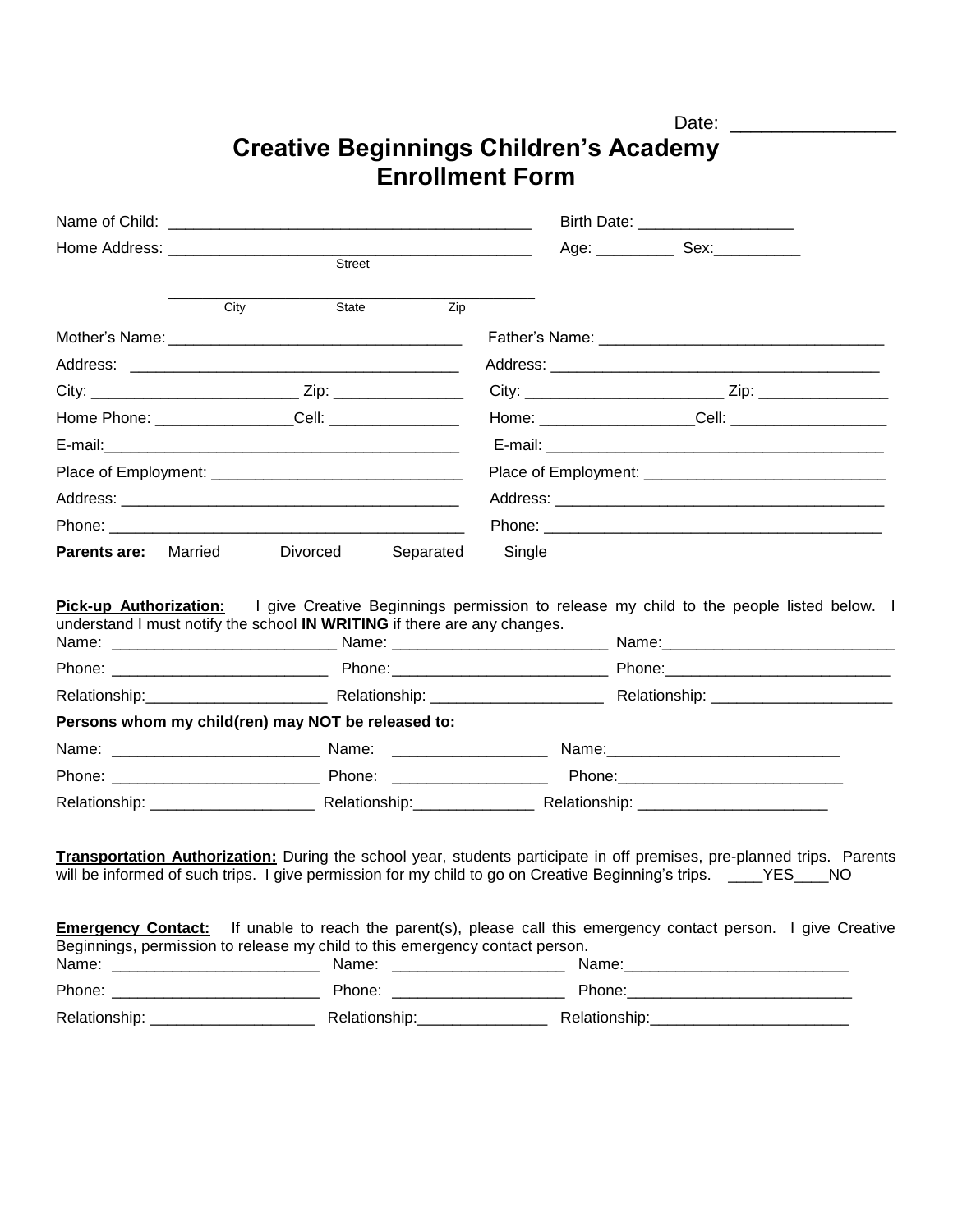## **Child Information**

|                                                                              | Do you give permission for your child to be photographed for any promotions?__________Yes ____________ No |  |
|------------------------------------------------------------------------------|-----------------------------------------------------------------------------------------------------------|--|
|                                                                              |                                                                                                           |  |
|                                                                              |                                                                                                           |  |
|                                                                              | ,我们也不能在这里的人,我们也不能在这里的人,我们也不能在这里的人,我们也不能在这里的人,我们也不能在这里的人,我们也不能在这里的人,我们也不能在这里的人,我们也                         |  |
|                                                                              |                                                                                                           |  |
|                                                                              | <b>Medical Information</b>                                                                                |  |
|                                                                              |                                                                                                           |  |
|                                                                              | Describe any health information you feel we should know about your child: __________________________      |  |
|                                                                              |                                                                                                           |  |
|                                                                              |                                                                                                           |  |
|                                                                              |                                                                                                           |  |
|                                                                              |                                                                                                           |  |
| I certify that the above information is correct to the best of my knowledge. |                                                                                                           |  |
|                                                                              |                                                                                                           |  |
|                                                                              | Child information records should be updated whenever necessary. Please change address, phone numbers,     |  |

emergency contact information, etc. as often as needed